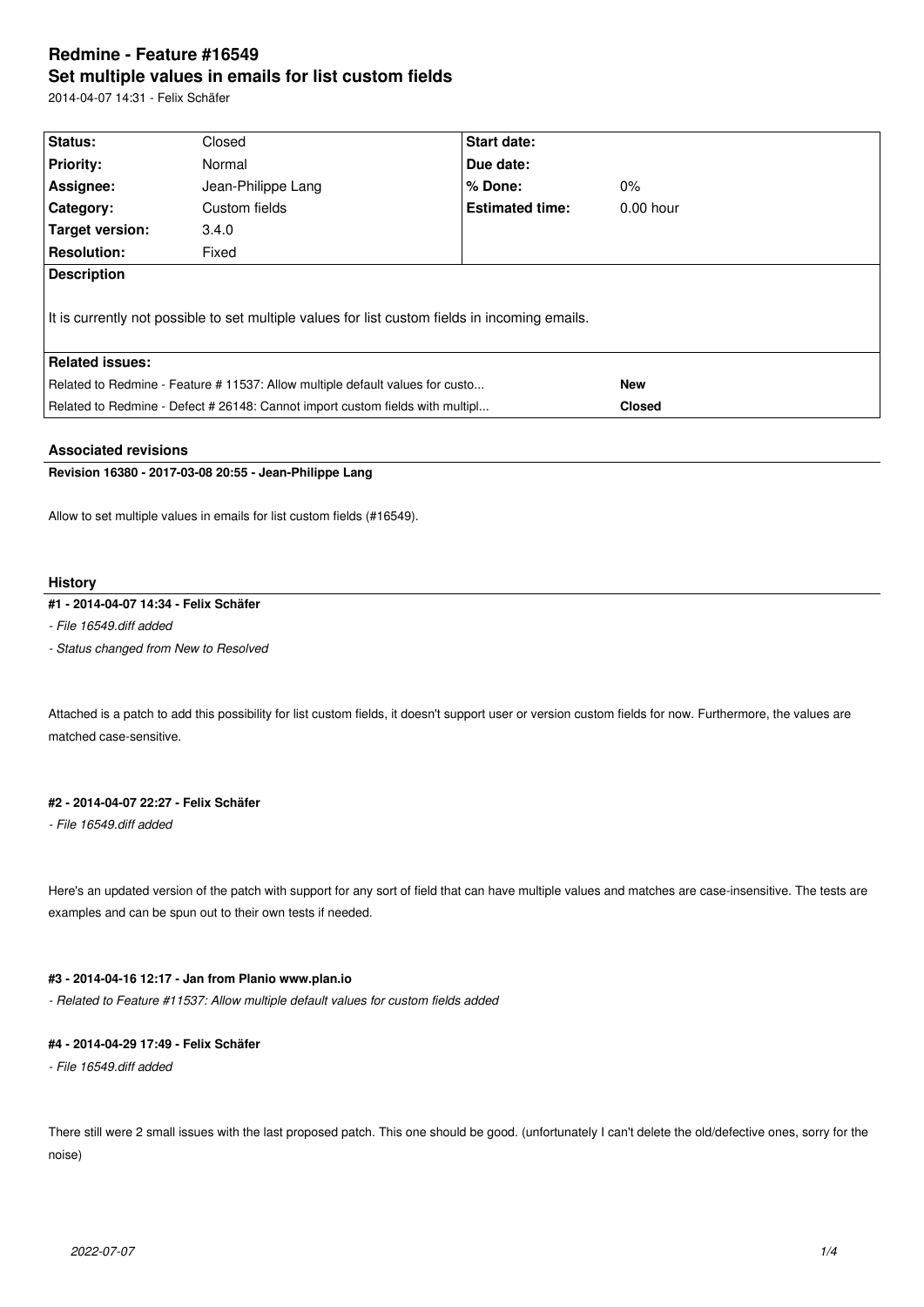#### **#5 - 2016-08-10 14:02 - Yiannis Tsiouris**

Is there any update on that? The patch definitely needs update as it doesn't apply cleanly; although, it works! I might be able to update the patch if more people are interested. I find it very useful and I 'd really like that to be merged in core...

By the way, how come you used ';' for value separator and not ',' (that is the default when adding multiple values via Redmine UI)?

#### **#6 - 2016-08-10 23:19 - Yiannis Tsiouris**

*- File set\_multiple\_values\_via\_email.diff added*

First try in the attached!

## **#7 - 2016-08-11 23:38 - Yiannis Tsiouris**

*- File set\_multiple\_values\_via\_email.diff added*

Patch updated 'cause some tests were failing! Thanks!

## **#8 - 2016-09-04 18:19 - Toshi MARUYAMA**

*- Target version set to 3.4.0*

### **#9 - 2016-09-04 18:19 - Toshi MARUYAMA**

*- Status changed from Resolved to New*

## **#10 - 2016-10-01 14:00 - Jean-Philippe Lang**

Due to the changes done in r14503, users can be specified in different ways (name, email, username...) and the proposed path is not compatible with that. I understand that this patch more or less handles values that contain the separator but it would be much simplier to split the keyword first with the separator then search for the corresponding values. Is it an acceptable solution?

#### **#11 - 2016-10-03 09:41 - Felix Schäfer**

Yiannis Tsiouris wrote:

*By the way, how come you used ';' for value separator and not ','?*

Because you're less likely to use ; in a possible value for a field than ,. For example, is "Simon, Garfunkel, Pitt, Brad" the values "Simon, Garfunkel" and "Pitt, Brad" or "Simon", "Garfunkel" and "Pitt, Brad"? It could also be "Simon" and "Garfunkel, Brad, Pitt" and so on.

; is still a compromise in that case. We could also use for example | (pipe symbol) or an even more obscure unicode character that has even less likelihood of being in a custom value, but then it gets tedious entering that in emails.

*(that is the default when adding multiple values via Redmine UI)*

Do you have an example? Do you mean when they are shown or when you enter them?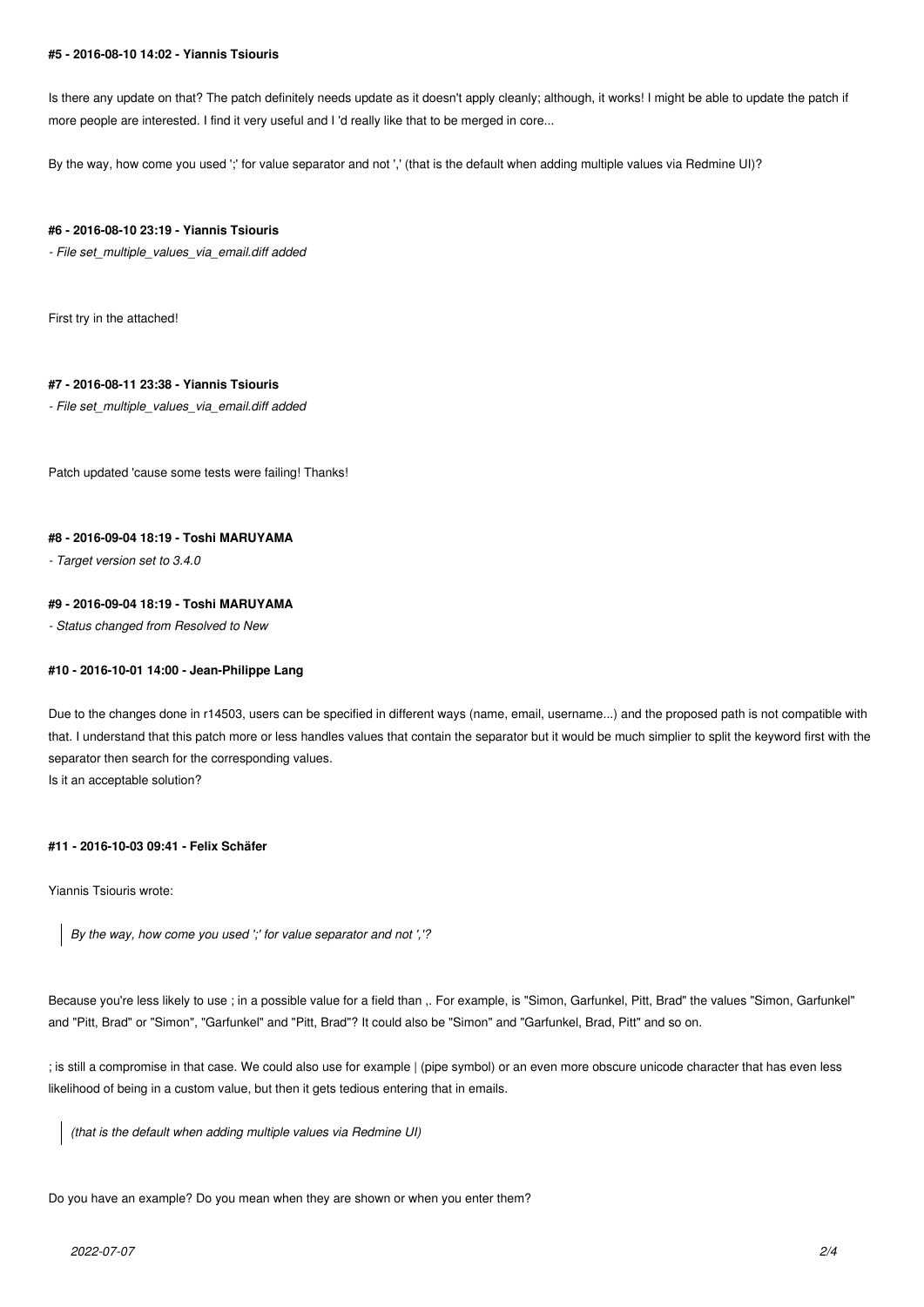#### **#12 - 2016-10-03 10:10 - Felix Schäfer**

Jean-Philippe Lang wrote:

*Due to the changes done in r14503, users can be specified in different ways (name, email, username...) and the proposed path is not compatible with that. I understand that this patch more or less handles values that contain the separator but it would be much simplier to split the keyword first with the separator then search for the corresponding values. Is it an acceptable solution?*

Splitting by separator first essentially makes all custom values containing that separator unfit to use in the email updates. The code would be simpler in that case though, yes.

If it is an explicit decision to say that such values with the separator will not work in the email keywords, it is fine for me. In this case using a less likely character as the separator, i.e. ; rather than , , would ensure that this edge case happens less often.

On the other hand source:/trunk/app/models/principal.rb@15884#L152 uses nearly the same technique as our proposed patch, even if it's written a little differently. It tries to match the name against the list of logins or mails or "firstname lastname" or names. That method could be refactored a bit to 2 methods, one emitting the list of logins, mails, "firstname lastname", names with the corresponding user objects, the other trying to match the passed string to that list. The first method could then be used in the fashion of the possible values for the custom fields, thus allowing to first create a list of possible values and then match the values against that list. We could prepare a patch proposal if this sounds like a working solution for you.

Please note that our proposed solution (first create a list of possible values, try to match those possible values against the value in the email) allows for the separator to be in the custom field possible values, it still has a caveat. If a possible value is a combination of 2 other values with the separator in between, this method can not decide which it matches. For example if the separator is ; and the possible values are "one", "two" and "one; two", our proposed method would not be able to decide wether "one; two" as a keyword value in an email is the values "one" and "two" or the value "one; two" for the custom field.

I hope I was clear enough in my explanation. I can provide more code and/or examples if necessary.

#### **#13 - 2016-10-08 10:33 - Jean-Philippe Lang**

Felix Schäfer wrote:

*Please note that our proposed solution (first create a list of possible values, try to match those possible values against the value in the email) allows for the separator to be in the custom field possible values, it still has a caveat. If a possible value is a combination of 2 other values with the separator in between, this method can not decide which it matches. For example if the separator is ; and the possible values are "one", "two" and "one; two", our proposed method would not be able to decide wether "one; two" as a keyword value in an email is the values "one" and "two" or the value "one; two" for the custom field.*

Understood, that's what I meant when saying "I understand that this patch more or less handles values that contain the separator".

#### **#14 - 2017-03-08 21:01 - Jean-Philippe Lang**

- *Status changed from New to Closed*
- *Assignee set to Jean-Philippe Lang*
- *Resolution set to Fixed*

Feature is added in r16380. It works with values that contain the separator (,) in a similar way as the proposed patch (see some of the tests) and is